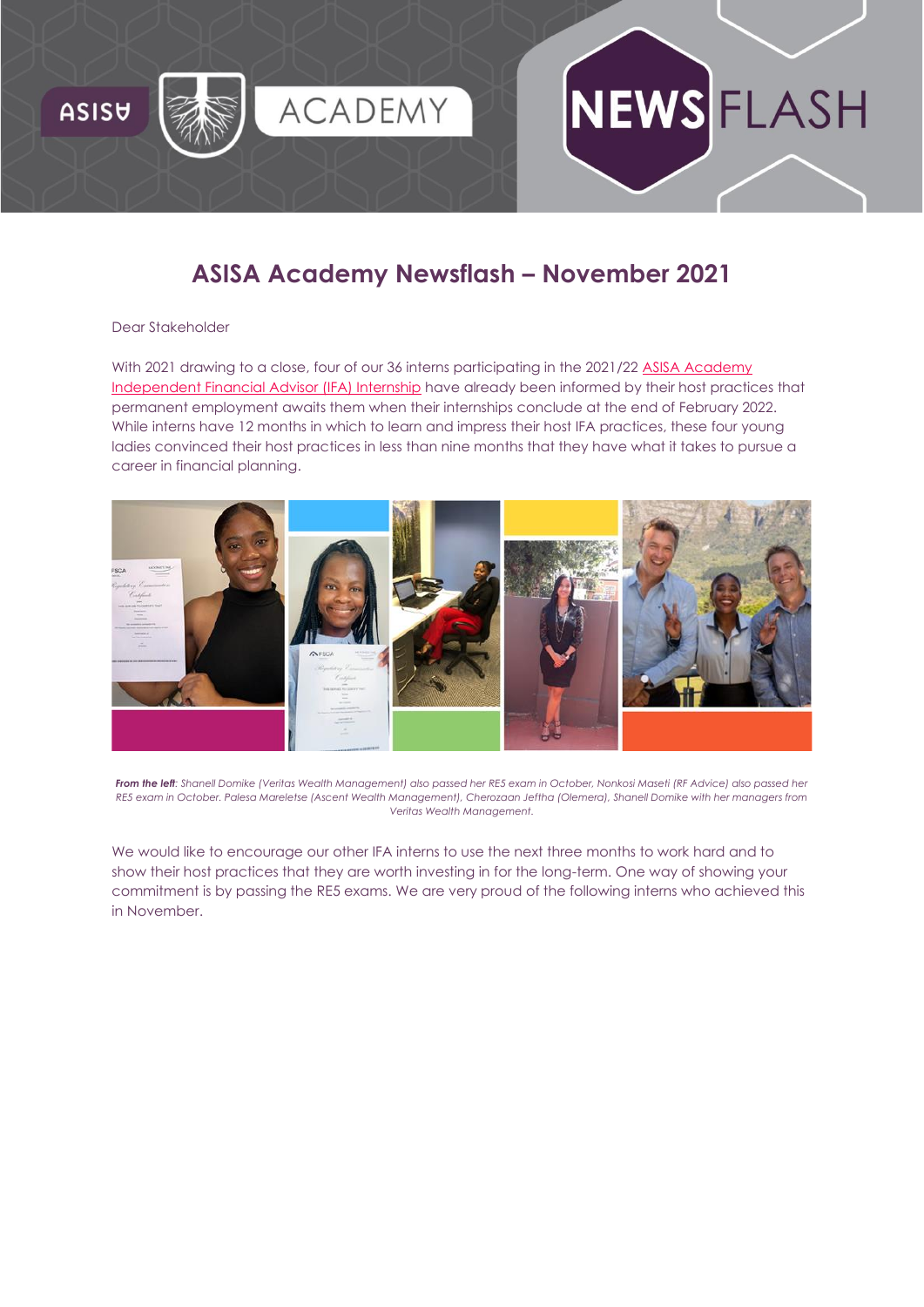

*From the left: Lebohang Ramasela (Global & Local Investment advisors), Sagwati Sambo (Absolut Wealth Management), Nokwanda Msimang (Stonehage Fleming) and Khwezi Makubalo (MapheQ Financial Solutions)*

The RE5 exams test candidates' knowledge of the Financial Advisory and Intermediary Services (FAIS) Act and the Financial Intelligence Centre Act (FICA).

## **ASISA Academy internship alumni event**

A highlight on our calendar each year is the ASISA Academy internship alumni event. This is an opportunity to celebrate the successes of our alumni, while at the same time inspiring and encouraging our current interns. In previous years this event was hosted in Cape Town and Johannesburg, but due to COVID-19 we had to settle for a virtual format once again.

Our second online alumni event was held via Zoom on Thursday, 25 November 2021. We were privileged to have Grant Cloete as our guest speaker. He shared his life insights from what he has learned in the industry including his past experiences as former CEO of Afena Capital and more recently as founder of impact investment firm, Grand Canid. In addition, alumni shared inspiring testimonies of highlights as well as challenges that they overcame during their first few years of work.

We also celebrated with Matthew Beelders, who completed the IFA internship in 2017 and recently achieved his CFA level 1 certificate. Matthew, who currently works at Core Wealth as an investment analyst, shared his journey toward becoming a CFA Charterholder. He urged those who want to pursue the CFA to "adopt a positive attitude, start early and don't underestimate the amount of time that needs to be committed, be willing to make sacrifices and develop a passion for what you are learning."

The alumni event was attended by current interns and some of the young professionals who have come through our three [internships:](https://asisaacademy.createsend1.com/t/r-i-trdluyly-l-y/)

- [Independent Financial Advisor \(IFA\) Internship](https://asisaacademy.createsend1.com/t/r-i-trdluyly-l-j/)
- [IMACS@TSiBA Internship](https://asisaacademy.createsend1.com/t/r-i-trdluyly-l-t/)
- [Investment Management Work Ready \(I'M Work Ready\) Internship](https://asisaacademy.createsend1.com/t/r-i-trdluyly-l-i/)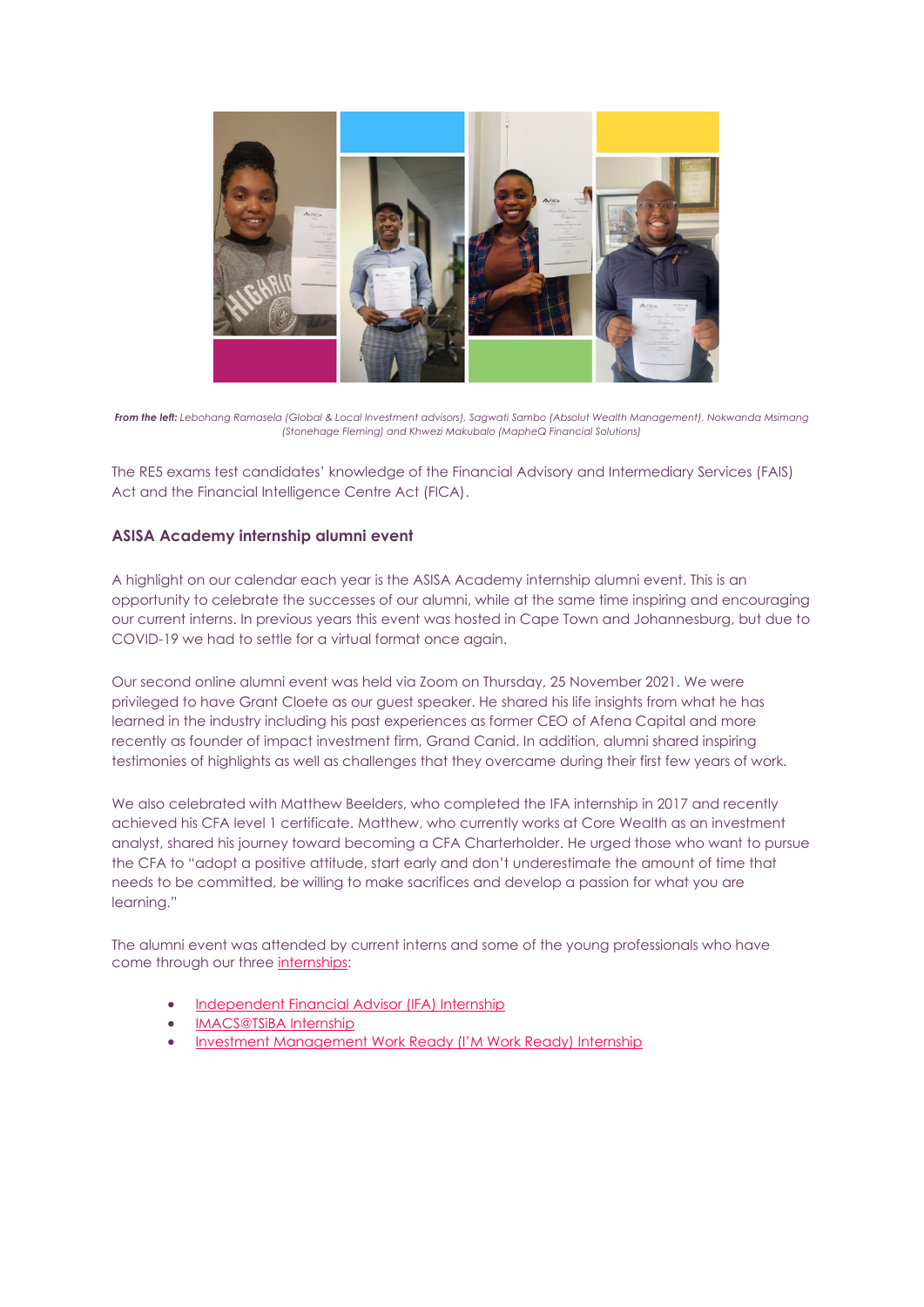### **Now enrolling: Financial Markets Practitioner Learnership**

Our very first learnership, the [Financial Markets Practitioner Learnership,](https://asisaacademy.createsend1.com/t/r-i-trdluyly-l-d/) kicks off on 8 March 2022. The academic component of the learnership will be delivered via weekly 3-hour online classroom sessions until February 2023 with the final external exam written in March 2023. The blend of classroom sessions spaced over a year of full-time work enables delegates to integrate their new knowledge with practical workplace experiences.

The learnership is based on the revised Occupational Certificate: Financial Markets Practitioner (NQF ID 117238), which is the first NQF Level 7 occupational qualification and learnership specifically designed for the investment management industry. This qualification complies with the Financial Sector Code (FSC) criteria set out in category D on the Learning Programme Matrix for scoring skills development points.

The Financial Markets Practitioner Learnership is open for enrolments. Please [click here](https://asisaacademy.createsend1.com/t/r-i-trdluyly-l-h/) to enrol or email [learn@asisaacademy.org.za](mailto:learn@asisaacademy.org.za?subject=re.:%20Newsflash%202021-11%20FMP%20enquiry) for more information.

#### **Introducing a new work readiness internship**

The Ikusasa Student Financial Aid Programme (ISFAP) was piloted in 2017 and implemented in 2018 with the aim of funding the tuition costs of "missing middle" students who do not qualify for financial support from the National Student Financial Aid Scheme (NSFAS). Funding is provided to qualifying students interested in pursuing specific careers including medical doctors, nurses, actuaries, engineers and chartered accountants. ASISA was instrumental in designing the funding model and student support solution.

ISFAP approached the ASISA Academy to assist ISFAP graduates with a range of degrees obtained from various universities around the country who have been battling to find employment. We proposed a solution in the form of a 12-month work readiness internship at an ASISA member company.

Employers who wish to participate in this initiative can contact [Alicia Davids.](mailto:adavids@asisaacademy.org.za%20?subject=re.:%20Newsflash%202021-11%20Work%20Readiness%20Internship)

#### **The following courses were presented in November**

- The final [UCT CIS Short Course](https://asisaacademy.createsend1.com/t/r-i-trdluyly-l-k/) for the year was attended by 16 delegates from various ASISA member companies.
- The [UCT Life Insurance Claims Assessors' Short Course](https://asisaacademy.createsend1.com/t/r-i-trdluyly-l-u/) concluded with the 14 delegates writing their final exam on Monday, 15 November 2021.
- We presented 14 [Retirement Fund Trustee Education \(RFTE\)](https://asisaacademy.createsend1.com/t/r-i-trdluyly-l-b/) workshops, attended by 113 trustees and principal officers.